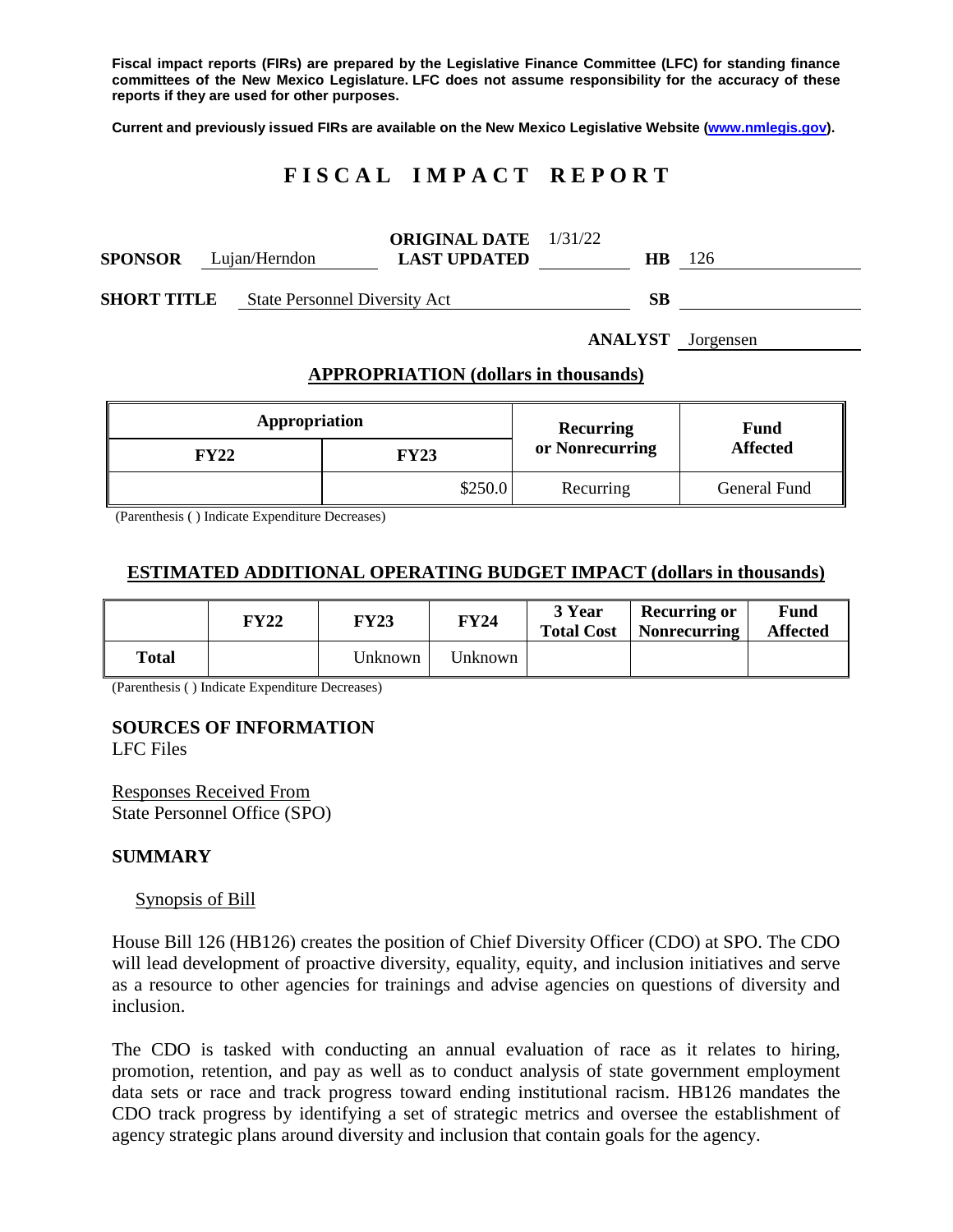#### **House Bill 126 – Page 2**

The bill further requires each state agency to designate a diversity and inclusion liaison who will collaborate with the CDO. The agency diversity liaisons shall be responsible for gathering data and information required by the CDO and shall participate in a "workforce diversity and inclusion council."

HB126 requires each state agency to submit an annual report including data on diversity and inclusion, an assessment of the agencies' trainings and hiring policies, as well as recommendations for using data-driven approaches toward advancing solutions for problems identified and proactive measures addressing diversity, equity, and inclusion in the workforce. HB126 also requires the head of each state agency to develop and maintain a comprehensive diversity, equity, and inclusion strategic plan in coordination with the CDO and the diversity and inclusion liaison for that agency and the council.

HB126 appropriates \$250 thousand from the general fund to SPO to support the creation of the CDO.

The effective date of this bill is July 1, 2022.

# **FISCAL IMPLICATIONS**

The appropriation of \$250 thousand contained in this bill is a recurring expense to the general fund. Any unexpended or unencumbered balance remaining at the end of fiscal year 2023 shall revert to the general fund.

In addition to the creation of the CDO position, HB126 requires all state agencies to designate a diversity and inclusion liaison, gather and track data related to equity and inclusion, and produce an annual report. It is unclear what the additional costs in implementation of HB126 will be for agencies. For this reason, the fiscal impact of HB126 is unknown.

#### **SIGNIFICANT ISSUES**

SPO notes:

HB126 provides a number of key definitions, but a definition of "demographic data" might also be useful.

While HB126 designates the CDO as a classified position within SPO, it also states the CDO shall be hired by and serve at the pleasure of the State Personnel Director. This is a contradiction. A State of New Mexico employee can either be part of the classified service and terminated only for just cause, or be part of the exempt service and terminable at will, but not both. Along these same lines, the bill establishes the background, education, and experience requirements for the CDO position, but the State Personnel Board is responsible for adopting the minimum and recommended qualifications for all classified State employee positions.

HB126 requires the CDO to "ensure that all state agencies maintain compliance with all relevant and applicable laws and rules," but this gives the CDO unnecessarily broad responsibilities. Respectfully, it would be more fitting for the CDO to "*consult* with state